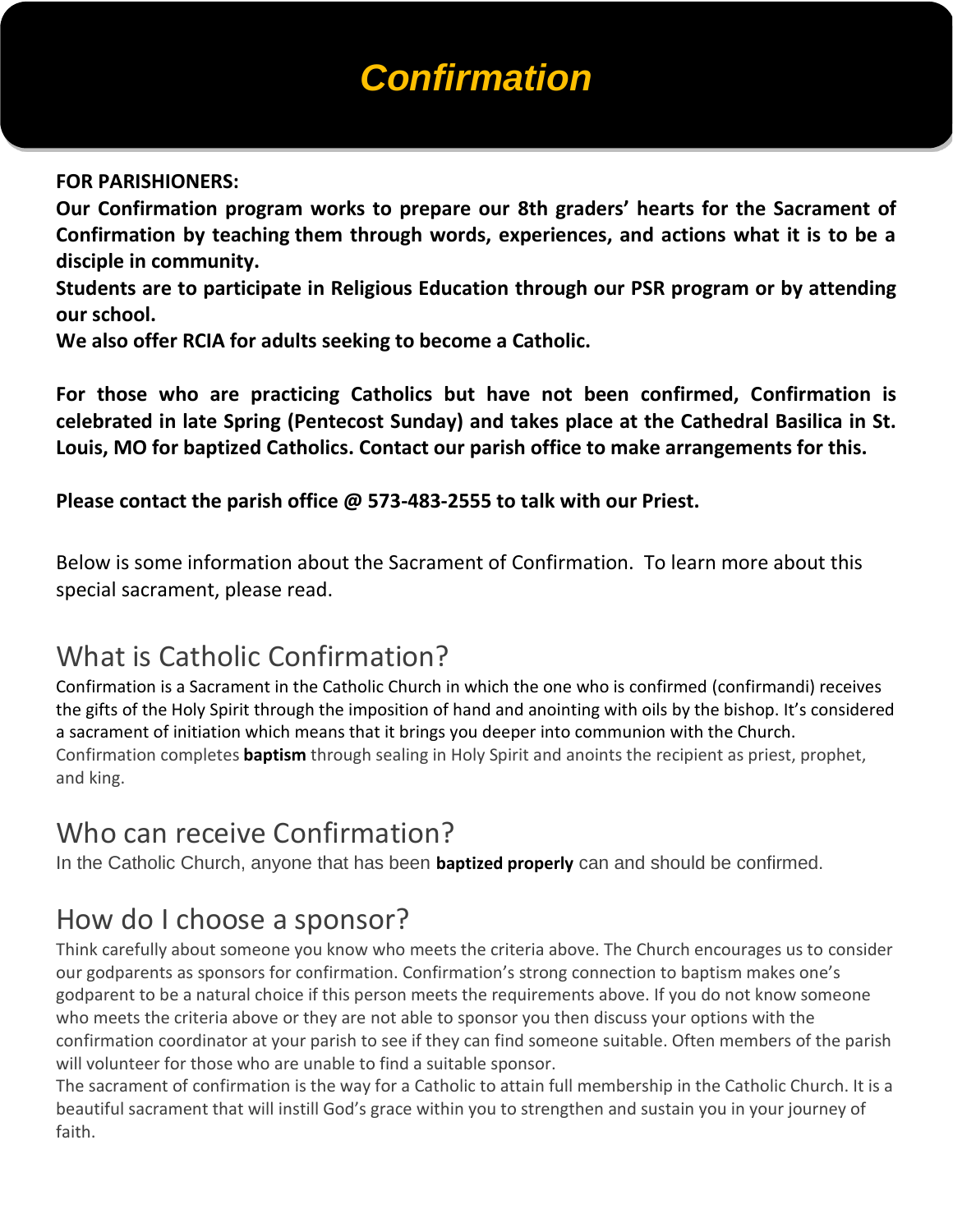### What does a Confirmation sponsor do?

Confirmation sponsors "bring the candidates to receive the sacrament, present them to the minister for anointing, and will later help them fulfill their baptismal promises faithfully under the influence of the Holy Spirit whom they have received." (*Rite of Confirmation*, 5)

There are a few requirements to be a Confirmation sponsor. They must be spiritually fit to take on their responsibility which is evidenced by

- 1. sufficient maturity to fulfill their function;
- 2. membership in the Catholic Church and having received all of the sacraments of initiation (**[baptism](http://www.aboutcatholics.com/beliefs/a-guide-to-catholic-baptism/)**, confirmation, and **[eucharist](http://www.aboutcatholics.com/beliefs/the-eucharist/)**);
- 3. freedom from any impediment of law to fulfilling the office of sponsor. This means that a sponsor must be in good standing with the Church (no public dissent, believes in the teachings of the Church, and in full communion with the Church).

Since a sponsor has such a significant role to play in the development of confirmation candidate it is important that this person be one who is a living example of faith, one whose actions reflect the actions of Jesus. A confirmation sponsor offers support and encouragement during the confirmation preparation process. Confirmation sponsors need not be of the same gender as the candidate nor do they need to be from the same family. As long as they fulfill the requirements above it can really be anyone.

# Who administers Confirmation?

Bishops are the original ministers of Confirmation along with other Catholic sacraments (Lumen Gentium 26).

*"Bishops are the successors of the apostles. They have received the fullness of the sacrament of Holy Orders. The administration of this sacrament by them demonstrates clearly that its effects is to unite those who receive it more closely to the Church, her apostolic origins, and her mission of bearing witness to Christ." (Catechism of the Catholic Church, paragraph 1313)*

In the Eastern churches (non-Latin rites) the priest is the ordinary minister of this sacrament and performs it immediately after baptism. However, it is performed with chrism oil that has been consecrated by the bishop expressing the apostolic unity. In the Latin rite (which is the largest of all rites) the bishop is the ordinary minister. Read about **[the history of Confirmation](http://www.aboutcatholics.com/beliefs/a-history-of-confirmation/)**.

In the west, most churches have the Bishop come and visit the local parish to confirm an entire class (age group) of students who spent the year preparing for confirmation. However, the Bishop can also 'delegate' his apostolic authority to perform the sacrament of confirmation to the local priest who is then able to administer the sacrament without the bishop having to be present.

# How many times can one be Confirmed?

"Like Baptism which it completes, Confirmation is given only once, for it too imprints on the soul an *indelible spiritual mark, the 'character,' which is the sign that Jesus Christ has marked a Christian with the seal of his Spirit by clothing him with power from on high so that he may be his witness." (Catechism of the Catholic Church 1304)*

In other words, just once! It's a permanent thing that is fully completed and doesn't expire.